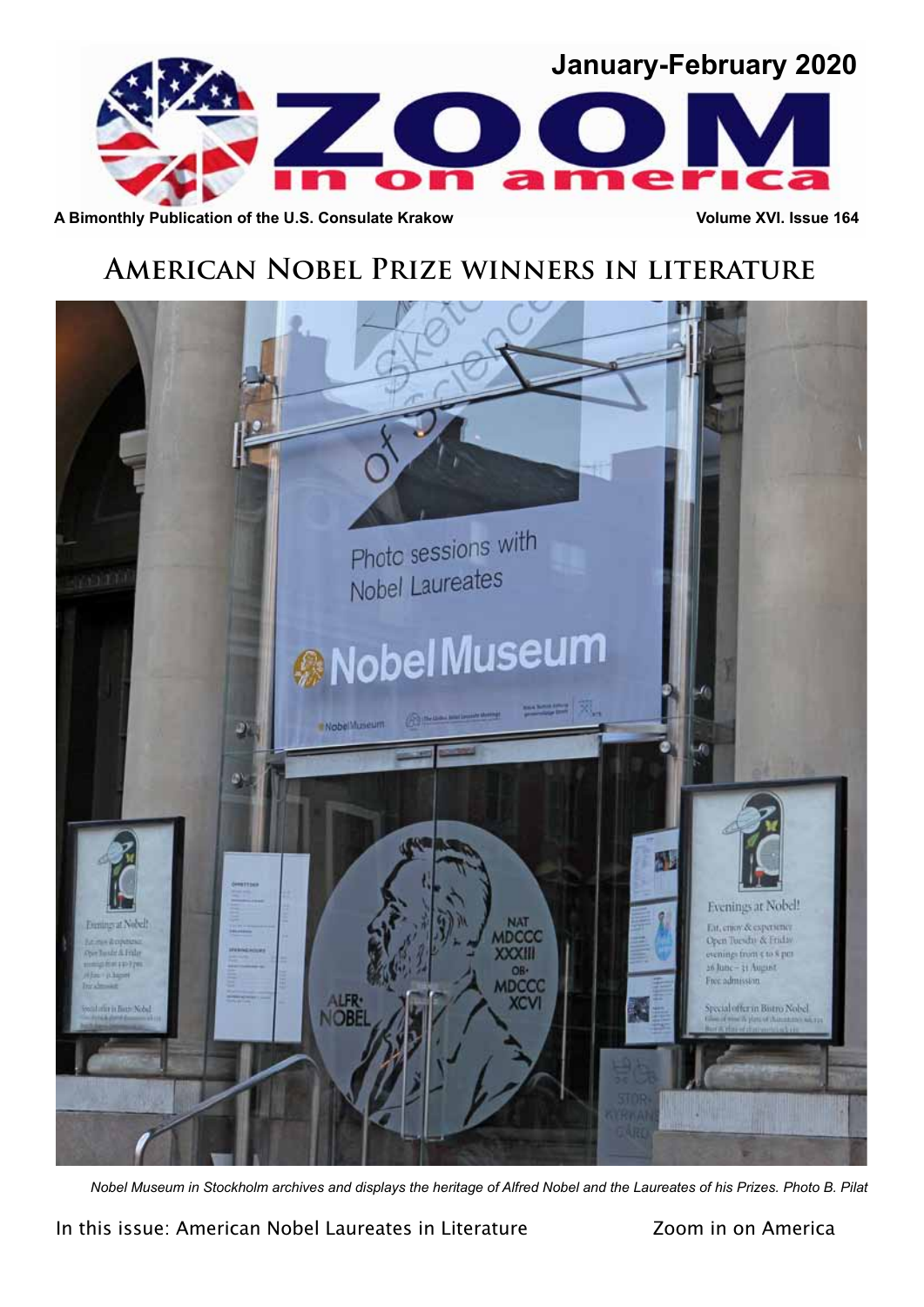# **American Nobel Prize Winners in Literature**



*on the steps of a caravan, typing, while his wife, Miss Dorothy Thompson, seated behind him, looks on, somewhere in England in May 1928. They couple spent their honeymoon in a caravan, touring of Great Britain. Photo AP Images*

*Right: Eugene O'Neill shakes hands with a canine friend at his chateau in Tours, France, July 21, 1930. Photo AP Images*

Harry Sinclair Lewis was born on February 7, 1885 in Sauk Centre, Minnesota. In his childhood Lewis was very shy, but he was an avid reader. Lewis graduated from Yale University in 1908 and then began a career as a journalist and book editor in various cities throughout the United States. During this time, he also wrote his first four novels, none of which were successful. Finally, in 1920 Lewis's novel *Main Street* gained instant recognition from audiences worldwide. *Main Street* was popular for its silly, satirical perspective on an intelligent American woman and her older husband. His second critically acclaimed novel, *Babbitt*, was published in 1922. The main character in the novel, Mr. Babbitt, was also a rather satirical and nonsensical character. With these two highly successful novels, Lewis showcased his unique, playful style of writing. Lewis wrote in a way that ignored typical conventions of plot and structure, and he used a fantastical style of storytelling to depict ordinary aspects of American life. In 1930 Sinclair Lewis won the Nobel Prize in Literature. He was the first American to receive this award. Sinclair Lewis published a great deal of writing in the later years of his life, but none of his later novels had much success. Near the end of his life Lewis spent most of his time traveling throughout Europe. On January 10, 1951 he died of a heart attack in Rome, Italy. Sinclair Lewis's success was somewhat brief, but nonetheless his two novels *Main Street* and *Babbitt* remain superb examples of American literature. His Nobel Prize is further proof of his genius as a writer.



Eugene Gladstone O'Neill was born on October 16, 1888 in a hotel room in New York City. O'Neill was the son of a traveling actor; thus, he was well-acquainted with theatrical productions from a very young age. During most of his childhood he accompanied his father on the road. In 1906 he enrolled at Princeton University, but soon discovered that college was not for him. O'Neill left Princeton after only 10 months. Following his college experience, O'Neill traveled for a few years and went on sea voyages. In 1912, however, he discovered his calling as a playwright. By 1920, O'Neill had won a Pulitzer Prize for his play *Beyond the Horizon* and quickly became one of the most prominent playwrights in America. His 1922 play *Anna Christie* earned O'Neill his second Pulitzer Prize, and in 1936 he became the first American playwright to receive the Nobel Prize in Literature. O'Neill's plays convey powerful and poignant emotions to his audiences. He was granted the Nobel Prize in part because of the "original concept of tragedy" shown in his productions. Over the course of his career Eugene Gladstone O'Neill wrote more than 50 plays. He died on November 27, 1953 in Boston, Massachusetts. His final play, *Long Day's Journey into Night*, was performed on Broadway after his death in 1957. For this play he won a posthumous Tony Award and a Pulitzer Prize. Eugene Gladstone O'Neill is remembered as a highly successful playwright that masterfully merged the genres of literature and theater.

# **Sinclair Lewis Eugene Gladstone O'Neill**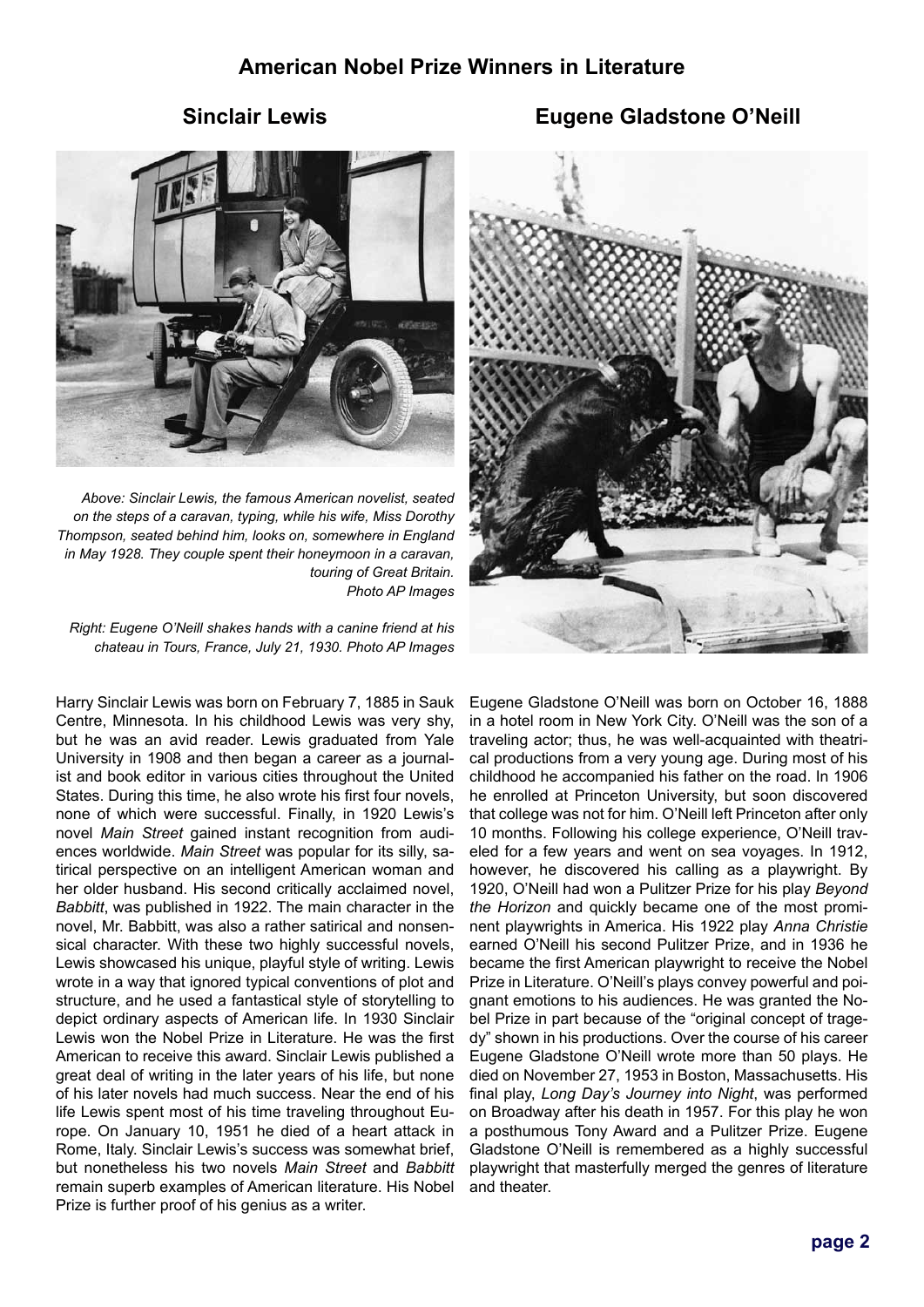#### **Pearl Buck**

#### **William Faulkner**



*Above: Pearl Buck sprays her plants with water in the solarium of her townhouse in Philadelphia, June 19, 1967. Photo AP Images/Bill Ingraham*

*Right: William Faulkner works at his Underwood typewriter in his study at his Rowan Oaks home near Oxford, Mississippi, in November 1950. Photo AP Images*

The first American woman to win the Nobel Prize in Literature was born Pearl Comfort Sydenstricke - better known under her first husband's name Buck - on June 26, 1892 in Hillsboro, West Virginia. When she was just three months old her parents moved her family to China to pursue work as Southern Presbyterian missionaries. Buck would go on to grow up and spend half of her life in China and to become a Chinese and English bilingual speaker. She would eventually write many books about her second home country. In 1934 she moved to Pennsylvania. She was a prolific writer and an activist deeply interested in social causes. In 1949 she established an adoption agency, Welcome House Inc., with a mission to help Asian orphans. Communist authorities of China did not allow Buck to return or even travel to the country which was so dear to her. Pearl Buck's first novel, *East Wind, West Wind* was published in 1930. Like many of the ones that followed, it spoke of everyday life in China. Her characters are often split between modernity and tradition. The *Good Earth* (1931), *Sons* (1932), and *A House Divided* (1935), are a trilogy - a saga about the Wang family. Her 1962 novel *Satan Never Sleeps* touches on the subject of the communist rule in China. During the Cultural Revolution, which started in 1966, Buck, was denounced as an "American cultural imperialist" and was not permitted entry into China when Richard Nixon visited the country in 1972. Pearl Buck was awarded the Nobel Prize in Literature in 1938 "for her rich and truly epic descriptions of peasant life in China and for her biographical masterpieces." On this page of the Nobel Prize Museum: https://www.nobelprize. org/prizes/literature/1938/buck/other-resources/ you can watch an interview on the Merv Griffin show from 1966, in which Pearl Buck talks about her involvement with the charity she created, and about her writing. Her other books include an autobiography, *My Several Worlds: A Personal Record* (1954). She died on March 6, 1973.



William Faulkner (1897-1962) was born in Oxford, Lafayette County, Mississippi, where he lived most of his life. This geographical place he transformed into a fictional Yoknapatawpha County - with Jefferson as its capital - and made it the setting for his 14-novel saga, which is believed to be one of the most monumental fictional creations in the history of literature. The novels - in the order of their appearance - are: *Sartoris*, *The Sound and the Fury*, *As I Lay Dying*, *Sanctuary*, *Light in August*, *Absalom, Absalom!*, *The Unvanquished*, *The Hamlet*, *Intruder in the Dust*, *Knight's Gambit*, *Requiem for a Nun*, *The Town*, *The Mansion*, and *The Reivers*. In 1949 William Faulkner was awarded the Nobel Prize in Literature "for his powerful and artistically unique contribution to the modern American novel." Apart from being a laureate of the Nobel Prize, Faulkner won two Pulitzer Prizes for Fiction for *A Fable* (1954) and his last novel *The Reivers* (1962). Faulkner's early literary fascination was James Joyce, which may have left a trace on his attitude towards literature. In his own writing, Faulkner often employed a "stream of consciousness". His novels and short stories introduce a throng of characters, from former slaves or descendants of slaves, to poor white, agrarian, or working-class Southerners, to Southern aristocrats. His style is often emotional, subtle, and complex, and sometimes even gothic or grotesque.

Here you can read William Faulkner's speech at the Nobel Banquet at the City Hall in Stockholm on December 10, 1950: https://www.nobelprize.org/prizes/literature/1949/ faulkner/speech/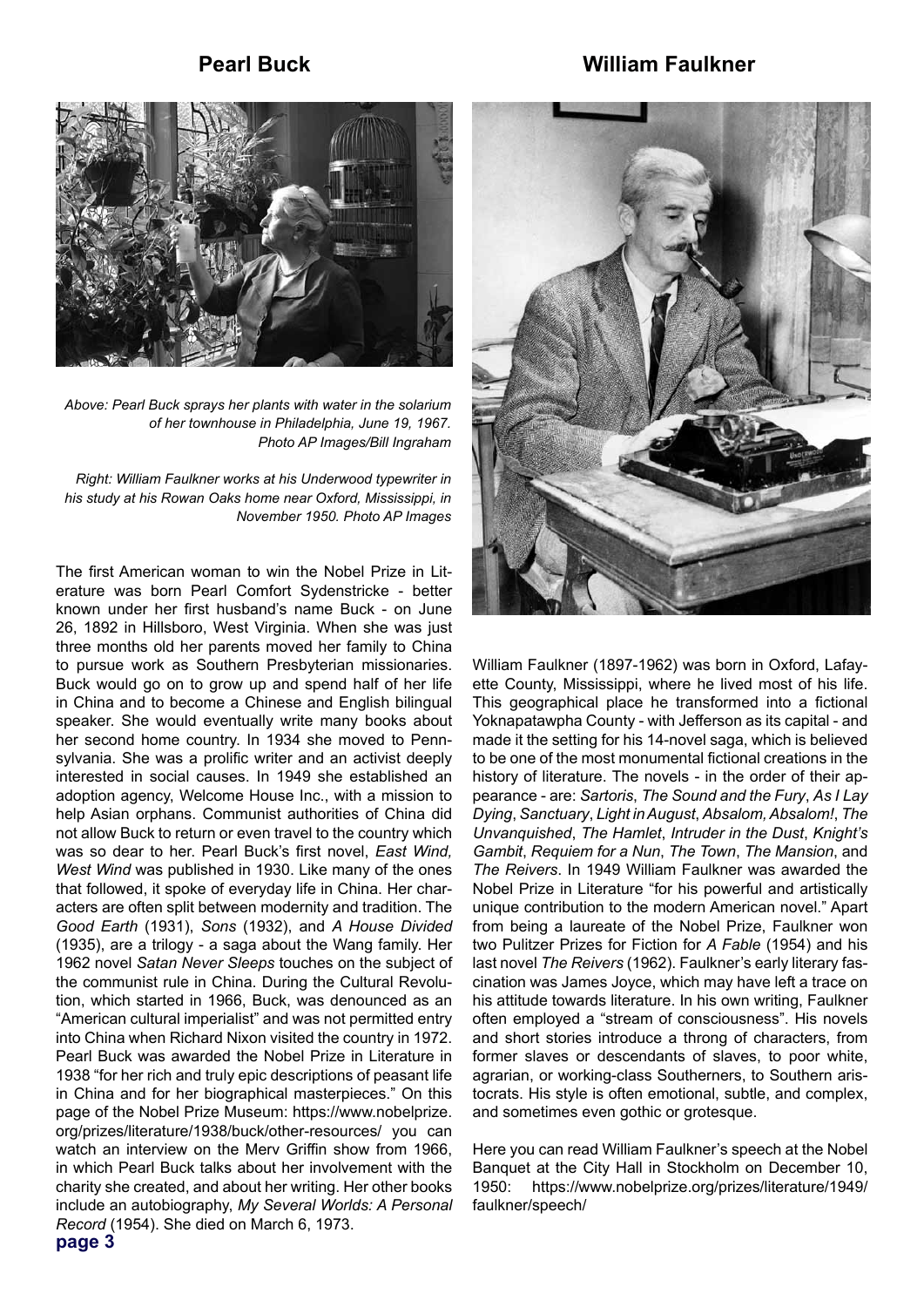#### **Ernest Hemingway**

#### **John Steinbeck**



*Ernest Hemingway in Venice, Italy in 1948. Photo AP Images*

Ernest Miller Hemingway was born on July 21, 1899 in Oak Park, Illinois, a suburb of Chicago. From an early age, Hemingway led a life that was characterized by adventure. The lively, adventurous events of his childhood and early adulthood provided Hemingway with plenty of inspiration for his novels. As a child he spent his summers vacationing in northern Michigan. Directly after graduating from high school, Hemingway moved to Kansas City to work as a reporter. After only a short time in Kansas City, however, Hemingway eagerly joined the war effort and volunteered as a Red Cross ambulance driver in WWI. He was soon injured and hospitalized in Italy, where he fell in love with a nurse. Hemingway's nurse did not return his affection, however, and he was left with a broken heart. This heartbreaking occurrence provided Hemingway with the inspiration for one of his most famous novels: *A Farewell to Arms*. After the war, Hemingway lived in Paris, Spain, and Cuba. His life was always an active life; he was an avid hunter, fisher, sailor, and all-around outdoorsmen. Ernest Hemingway's novels garnered lots of acclaim by American and British audiences. His style of writing is famous for its mix of masculinity and passion. Hemingway's novels and short stories are written in a concise style that nonetheless conveys intense emotion. Ernest Hemingway was awarded the Nobel Prize in Literature in 1954 for his "influence…on contemporary style." His short story published in 1952, *The Old Man and the Sea*, was also a large factor in his winning of the Nobel Prize. Hemingway's style was contradictory but iconic, and it was widely imitated in the 20th century. Hemingway's work continues to influence both readers and authors today. Ernest Hemingway died on July 2, 1961 in Ketchum, Idaho. His life was undeniably a life of adventure, passion, and literary success.



*John Steinbeck walks down a trail in the Marine 1st Div. Mine Warfare School in Vietnam on December 12, 1966 in Danang. Steinbeck was asked by President Lyndon Johnson to go to Vietnam to report on the war. Photo AP Images*

John Steinbeck was born in Salinas, California in 1902. The Salinas Valley is famed for its beauty and its agricultural success. Steinbeck always felt a strong connection to his birthplace and hometown; he eventually chose the Salinas Valley as the setting for one of his most successful novels, *East of Eden*. From an early age Steinbeck loved to read and write short stories. In high school he wrote for his school's newspaper, and at Stanford University Steinbeck enrolled in numerous creative writing courses. Though Steinbeck attended classes at Stanford off and on for six years, he left the university in 1925 without earning a degree. In 1926 Steinbeck moved to New York City to work as a journalist, but he stayed only briefly. He was appalled by the dirtiness of the city, and of the difficulty in finding a job. He quickly moved back to his beloved California and settled in Lake Tahoe, where he finished writing his first novel, *Cup of Gold*, in 1929. After writing a handful of moderately successful novels and short stories in the early 1930's, Steinbeck enjoyed critical acclaim for his 1939 masterpiece *The Grapes of Wrath*. *The Grapes of Wrath* showcases the plight of poverty-stricken migrant workers during the 1930's.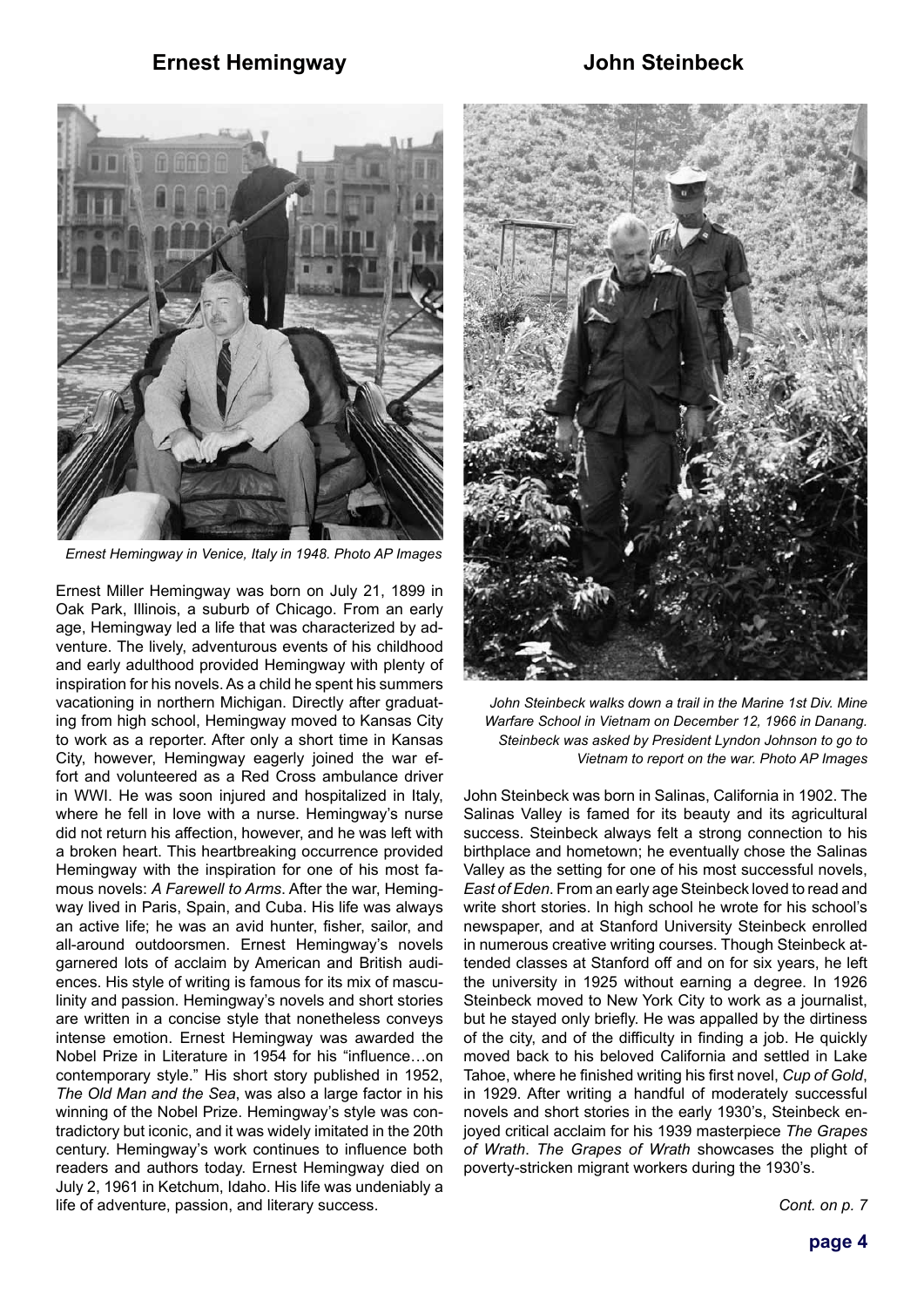



Saul Bellow (10 June 1915 – 5 April 2005) was a Canadian American writer. His Lithuanian-Jewish parents were newly arrived immigrants from Russia. When Bellow was nine, his family moved to the Humboldt Park neighborhood on the West Side of Chicago, which was often the setting of many of his novels. In 1941 he became a naturalized U.S. citizen. During WWII he joined the servant marines. Bellow was a graduate in sociology and anthropology and had a keen interest in the workings of the human brain. He was also a prolific writer. Bellow was a lecturing professor at many universities throughout most of his adult life. His books include: *Dangling Man* (1944), *The Victim* (1947), *The Adventures of Augie March*, *Seize the Day* (1956), *Henderson the Rain King* (1959), *Herzog* (1964), *Mr. Sammler's Planet* (1970), and *Humboldt's Gift* (1975). Bellow also wrote plays and non-fiction books such as *To Jerusalem and Back: A Personal Account* (1976), which is his personal and literary record of his sojourn in Israel during several months in 1975. In 1976 he was awarded the Nobel Prize in Literature "for the human understanding and subtle analysis of contemporary culture that are combined in his work." His later works include *The Bellarosa Connection: A Novella* (1989), *A Theft* (1989) and *Something to Remember Me By: Three Tales* (1992). He was a recipient of many prestigious awards.



*Above: This is an October 10, 1978 photo of Isaac Bashevis Singer, in his Miami Beach apartment. Photo AP Images/Kathy Willens*

*Left: Saul Bellow clutches two of his books as he appears at a press conference at the University of Chicago October 21, 1976. Bellow came to the University of Chicago in 1963 to join the English Department and the Committee on Social Thought. Photo AP Images/ Charles Knoblock*

Isaac Bashevis Singer was born on July 14, 1904 in Leoncin, Russian Empire (now Poland). His childhood in Warsaw before and during WWI had a big impact on his life and writing. He wrote novels, short stories and poems, mostly in Yiddish. Among his books are big family chronicles like *The Family Moskat* (1950), *The Manor* (1967), and *The Estate* (1969), short stories, novellas and poems. Some of his most well-read titles include: *The Slave*, *Satan in Goray*, *Enemies: A Love Story*, *Shosha*, *Reaches of Heaven*, *The Golem*, *The Magician of Lublin*, *The Spinoza of Market Street* (1961) and *A Friend of Kafka* (1970). Singer was awarded the Nobel Prize in Literature in 1978 "for his impassioned narrative art which, with roots in a Polish-Jewish cultural tradition, brings universal human conditions to life." In his speech upon receiving the Prize, he characterized what good writing should be: "The storyteller and poet of our time, as in any other time, must be an entertainer of the spirit in the full sense of the word, not just a preacher of social or political ideals. There is no paradise for bored readers and no excuse for tedious literature that does not intrigue…." In this way he gave an insight into what he himself tried to achieve in his own writing, which is rich in humanity, and conveys universal truth about human nature, even when he depicts a typically Jewish environment. His novels show a world of old Jewish traditions and rites, which nevertheless apply broadly to all humans. Singer died on July 24, 1991 in Surfside, Florida, USA. Read more about Isaac Bashevis Singer's life and work on the Nobel Prize Museum site: https://www.nobelprize. org/prizes/literature/1978/singer/biographical/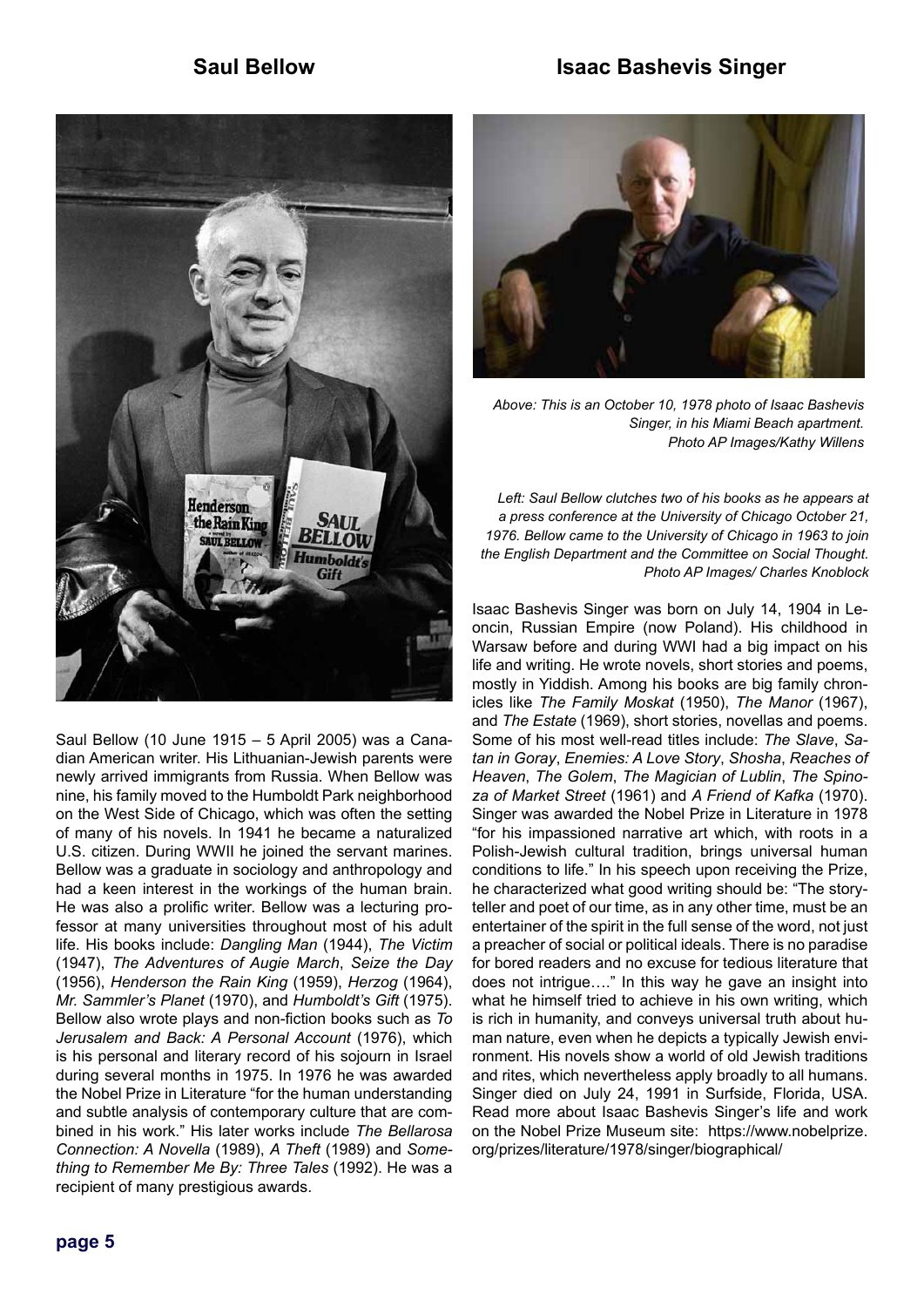### **Joseph Brodsky Toni Morrison**



*Joseph Brodsky is shown in this December 10, 1987 photo as he receives the prize from Swedish King Carl XVI Gustaf at the Nobel ceremony in Stockholm. Photo AP Images/Borje Thuresson)*



*Toni Morrison in 2010. Photo AP Images/Thibault Camus*

Joseph Brodsky was born on May 24, 1940 into a Russian Jewish family in Leningrad, Russia. In 1955, he began writing poetry and he learned Polish and English to translate the poetry of Czeslaw Milosz and John Donne. In 1972 he was forced to leave Russia for political reasons and went first to Austria and then emigrated to the United States. He taught literature at Mount Holyoke College, and at such universities as Yale, Columbia, Cambridge, and Michigan. Brodsky was chiefly a poet and essayist. He wrote poems predominantly in Russian, but actively participated in translating them and sometimes indeed wrote in English. He drew inspiration from the classical Russian tradition of Pushkin, Pasternak, Osip Mandelstam and Anna Akhmatova. Another of Brodsky's sources of inspiration was English poetry from the metaphysical poets John Donne to W.H. Auden. Metaphysical and ethical questions were extremely important to Brodsky. Brodsky considered literature to be about time and the effects it has on life. Therefore, many of his poems speak of parting, becoming deformed, growing old, and dying. Another important role of a poet is to speak for those who are oppressed and therefore silent, or to be a voice in open societies where information flows freely. In 1987, Brodsky was awarded the Nobel Prize in Literature "for an all-embracing authorship, imbued with clarity of thought and poetic intensity." He was also appointed United States Poet Laureate in 1991. His essays were published in 1980 in a collection *Less Than One* (1980). His poetry collections include: *Elegy for John Donne and Other Poems* (1967), *A Part of Speech* (1977), *To Urania: Selected Poems*, 1965–1985, and *Discovery* (1999). Brodsky died on January 28, 1996 in New York.

Toni Morrison was born Chloe Anthony Wofford on February 18, 1931 in Lorain, Ohio. From an early age Morrison was taught to embrace and celebrate African American culture, especially folklore and storytelling. In her childhood she showed an early interest in literature. Morrison studied humanities at Howard University for her bachelor's degree and later attended Cornell University for her master's degree. Morrison had a long career as a professor at various universities in the United States, including Howard and Princeton. She also worked as a fiction editor for Random House. In 1970, Morrison published her first novel, *The Bluest Eye*, about a young black girl struggling to conform to white standards of beauty. A constant theme throughout Morrison's novels is the depiction of life as a black person in America. Morrison's novels utilize rich storytelling and elements of mythology to highlight the unique cultural identity of African Americans. Her novels especially display the experience of black, female Americans. Morrison's most celebrated work, *Beloved*, was published in 1987. *Beloved* won the Pulitzer Prize and was adapted into a film and an opera. Toni Morrison's many novels are an invaluable contribution to modern American literature. Her novels showcase both the rich culture of black Americans and the adversity and injustice that they often face. Toni Morrison won the Nobel Prize in Literature in 1993. In 2012 she was also awarded the U.S. Presidential Medal of Freedom. Morrison died on August 5, 2019 in New York City, but her influence is still widely felt in the literary world.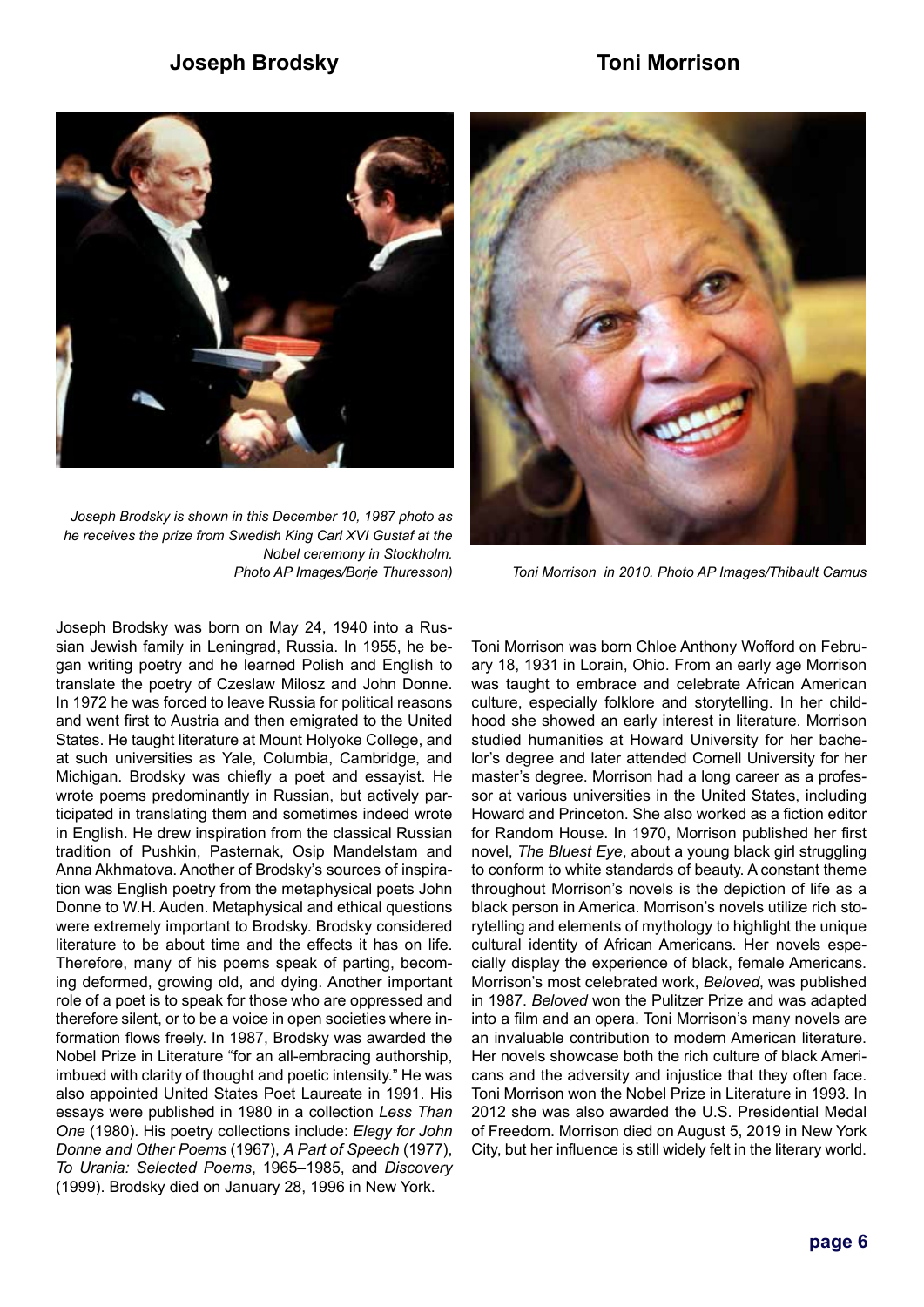## **Bob Dylan**



#### *Continued from p. 4*

Steinbeck was an advocate for better treatment of migrant workers, and his novel helped to reveal their dilemma to American readers. His portrayal of labor issues in California led to some controversy over the novel. Nevertheless, in 1940 *The Grapes of Wrath* won both the National Book Award and the Pulitzer Prize. During WWII Steinbeck was a very active patriot. He wrote propaganda and even worked as a reporter for the *New York Herald Tribune* in England and North Africa. After the war, Steinbeck traveled widely and continued to pen novels. In 1962 he was awarded the Nobel Prize in Literature for his book *The Winter of Our Discontent*. John Steinbeck was a lifelong writer, American patriot, and advocate for workers' rights. He died in New York City on December 20, 1968.

### **Nobel Prize and Museum**

In his last will, Swedish inventor, chemist, engineer, businessman, and philanthropist Alfred Nobel allocated his assets to establish the Nobel Prize. He gave instructions for the prizes to be awarded annually - without distinction of nationality - for eminence in physical science, chemistry, medical science or physiology. The prizes are awarded for outstanding contributions to humanity. The Nobel Prize in Literature was meant for "the person who shall have produced in the field of literature the most outstanding work in an ideal direction." The Nobel laureates in literature have written in 25 different languages. Nationality of the laureates is listed according to the place of their residence at the time when the Nobel Prize was awarded. In this way it may differ from nationality at birth. Three American laureates in Literature were born outside the United States: Saul Bellow in Canada, Isaac Bashevis Singer in Poland, and Joseph Brodsky in Russia. Moreover, while they are American Laureates, some wrote in languages other than English. For example, Singer wrote most of his books and poems in Yiddish, and Brodsky wrote his poetry in Russian. Sometimes a Nobel laureate was born in the United States, but is listed as another nationality, as they may have become a citizen of another country at the time they were awarded the prize. One example of this is the American-born T.S. Eliot, who became a British citizen and is entered as such on the laureate list. There are many complexities about nationality, but when it comes to reading books it is quite simple. Although books may need to be translated to be read by speakers of different languages, there is one uniform and universal language that transcends all borders. This is the language of literature. Find out more about Alfred Nobel and the Nobel Prize on the Museum's website:

```
of what life is about. Read more in this
```
The 2016 Nobel Prize in Literature

**January-February 2020** 

#### **TRIVIA QUESTION**

What are the names of two American women who won the Nobel Prize in Literature?

**Send the answer (with your home address) to: KrakowAIRC@state.gov**

**The 2nd, the 9th and 17th sender of the correct answer will be awarded with a book prize. Deadline March 15, 2020**

> **November-December Answer:**

The Atlantic Ocean

**The winners are:**

**Tomasz from Szczecin, Maks from Bezrzecze, and Sebastian from Warsaw**

**CONGRATULATIONS!!!**

**The prizes will be sent to you by mail.**



**Zoom is online at www.usinfo.pl/zoom/**

**Free subscription KrakowAIRC@state.gov**

**Contact us at KrakowAIRC@state.gov**

**American Information Resource Center Krakow Konsulat Generalny USA ul. Stolarska 9, 31-043 Krakow KrakowAIRC@state.gov**

**page 7**

https://www.nobelprize.org/